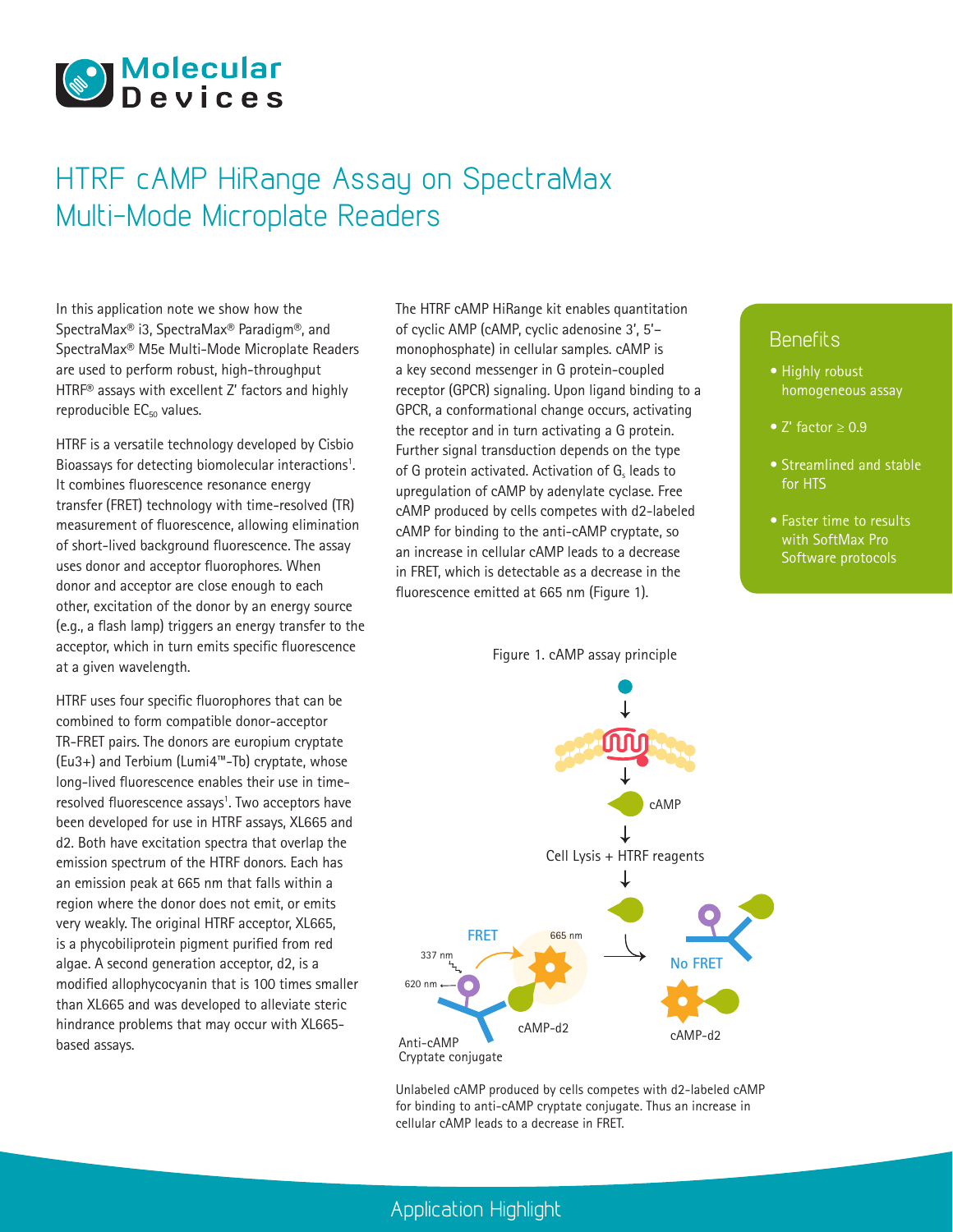# **Materials**

- cAMP HiRange 1000 tests (Cisbio P/N 62AM6PEB)
- Black and white low volume 384-well microplates (Greiner P/N 784076 and 784075)
- SpectraMax i3 Multi-Mode Microplate Reader (Molecular Devices)
- SpectraMax Paradigm Multi-Mode Microplate Reader (Molecular Devices)
- SpectraMax M5e Multi-Mode Microplate Reader (Molecular Devices)
- HTRF Detection Cartridge (Molecular Devices P/N 0200-7011)

# **Methods**

The HTRF cAMP HiRange kit was provided by Cisbio Bioassays. cAMP standards with final concentrations ranging from 0.17 nM to 2800 nM were prepared as indicated in the cAMP HiRange HTRF package insert. A positive control without cAMP (maximum FRET) and a negative control without cAMP or cAMP-d2 were included. Reagents were dispensed in a final volume of 20 μL per well as indicated in Table 1.

# Data Analysis

Analysis of HTRF assays uses Cisbio's patented ratiometric reduction method based on the two emission wavelengths detected. Donor emission at 616 nm is used as an internal reference, while acceptor emission at 665 nm is used as an indicator of the biological reaction being assayed. This ratiometric measurement reduces wellto-well variation and eliminates compound interference. Delta F, calculated in step 4 below, reflects signal to background of the assay and is useful for inter-assay comparisons.

### Table 1. Assay setup for a 384-well low-volume plate

| Negative control                 | Positive control | Standard curve     | Assay control     |  |  |  |
|----------------------------------|------------------|--------------------|-------------------|--|--|--|
| 5 µL diluent                     | 5 µL diluent     | 5 µL cAMP standard | 5 µL cAMP control |  |  |  |
| 5 µL diluent                     |                  |                    |                   |  |  |  |
| 5 µL conjugate &<br>lysis buffer | 5 µL cAMP-d2     |                    |                   |  |  |  |
| 5 µL anti-cAMP-Cryptate          |                  |                    |                   |  |  |  |

The plate was covered and incubated for one hour at room temperature. Time-resolved fluorescence was measured on the SpectraMax Multi-Mode Microplate Readers (see Table 2 for instrument settings). Both Microplate Optimization and Read Height Adjustment were performed on the SpectraMax i3 and SpectraMax Paradigm readers to ensure optimal assay sensitivity and dynamic range.

# Table 2. Optimized instrument settings for SpectraMax i3, SpectraMax Paradigm, and SpectraMax M5e readers

| SpectraMax i3 and SpectraMax Paradigm |                                                                                                                                        |  |  |  |
|---------------------------------------|----------------------------------------------------------------------------------------------------------------------------------------|--|--|--|
| <b>Optical Configuration</b>          | <b>HTRF Detection Cartridge</b>                                                                                                        |  |  |  |
| Read Mode                             | TR-FRET                                                                                                                                |  |  |  |
| Read Type                             | Endpoint                                                                                                                               |  |  |  |
| Wavelengths                           | $Ex$ 340 nm Em 616 nm<br>Em 665 nm                                                                                                     |  |  |  |
| PMT and Optics                        | Number of Pulses: 30<br>Excitation Time: 0.05 ms<br>Measurement Delay: 0.02 ms<br>Integration Time: 0.2 ms<br>Read Height: 7.5-7.7 mm* |  |  |  |

| SpectraMax M5e      |                                                                              |  |  |  |
|---------------------|------------------------------------------------------------------------------|--|--|--|
| Read Mode           | <b>TRF</b>                                                                   |  |  |  |
| Read Type           | Endpoint                                                                     |  |  |  |
| Wavelengths         | $Ex$ 314 nm<br>Em 620 nm<br>Em cutoff 570 nm<br>Em665 nm<br>Em cutoff 630 nm |  |  |  |
| <b>TRF Settings</b> | Integration Delay: 50 µs<br>Integration Time: 400 µs                         |  |  |  |
| PMT and Optics      | Flashes per read: 100                                                        |  |  |  |

\*Optimal read height depends upon the microplate, assay volume, and reader optics.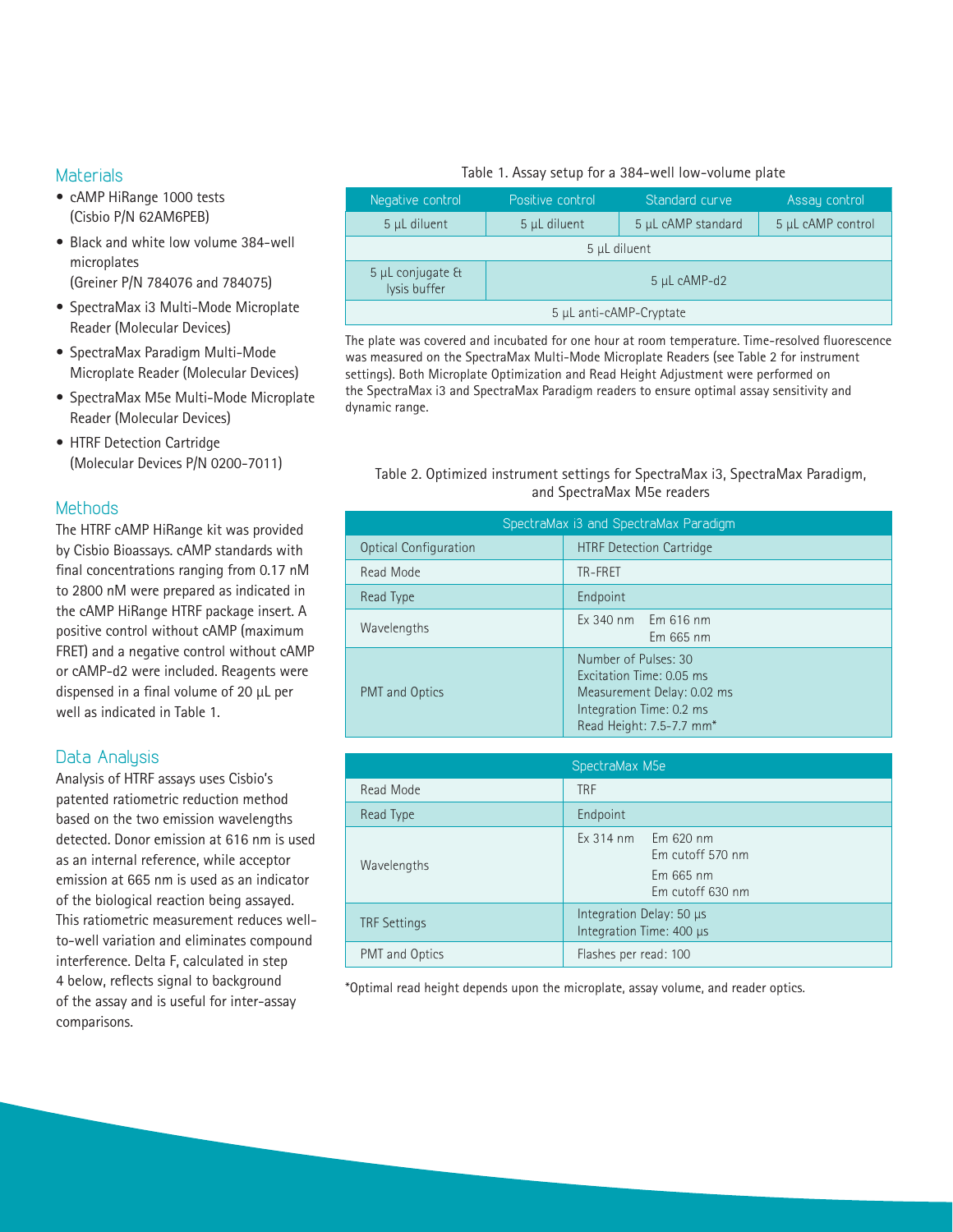Results are calculated from the 665 nm/616 nm ratio and expressed in Delta F as follows:



(Rationeg = Ratio of negative control)

Z' factor values were calculated using the negative (no cAMP, no cAMP-d2) and positive (no cAMP) controls<sup>2</sup>.

Data were generated and analyzed using SoftMax® Pro Software, which contains several preconfigured HTRF protocols to simplify detection and analysis.

# **Results**

Data were analyzed as described above and graphed with SoftMax Pro Software using a 4-parameter curve fit. Best results were obtained with the reader settings indicated in Table 2. When delay time, integration time, and number of pulses were increased, a noticeable decrease in DF % was observed. An increase in assay window from 3020 to 3253 was obtained using a black low-volume 384-well microplate, compared to a white microplate of the same design (Figure 2). However, Z' factors, which take into account both assay window and standard deviation of positive and negative controls, and  $EC_{50}$  values were very similar for both plate types (Table 3). (Note: when using a SpectraMax M5e Multi-Mode Microplate Reader, white plates are required.)

SpectraMax i3 and SpectraMax Paradigm readers produced nearly identical results when compared side by side with the same assay plate (Figure 3). For this test, a white microplate was used. Assay windows were 3004 and 3051, and Z' factors were



HTRF cAMP calibration curves measured on the SpectraMax Paradigm reader. Red circles: Greiner white plate; blue squares: Greiner black plate. In this example, using a black plate increased the assay window from 3020 to 3253 (units of Delta F%).

#### Table 3. Results summary for cAMP HiRange standard curve

| Measurement             | SpectraMax i3<br>reader | SpectraMax<br>Paradigm reader | SpectraMax M5e<br>reader |
|-------------------------|-------------------------|-------------------------------|--------------------------|
| $cAMP$ $EC_{50}$ $(nM)$ | 19.1                    | 19.0                          | 17.5                     |
| Z' factor               | 0.92                    | 0.90                          | 0.90                     |
| Read time (384 wells)   | 5:03                    | 2.17                          | 14:00                    |



HTRF cAMP calibration curve measured on the SpectraMax i3 (red circles), SpectraMax Paradigm (blue squares), and SpectraMax M5e (green triangles) readers. Results on SpectraMax i3 and SpectraMax Paradigm readers were virtually identical. The assay window for the SpectraMax M5e reader was smaller but the assay quality was excellent.

#### Figure 2. Comparison of white and black microplates